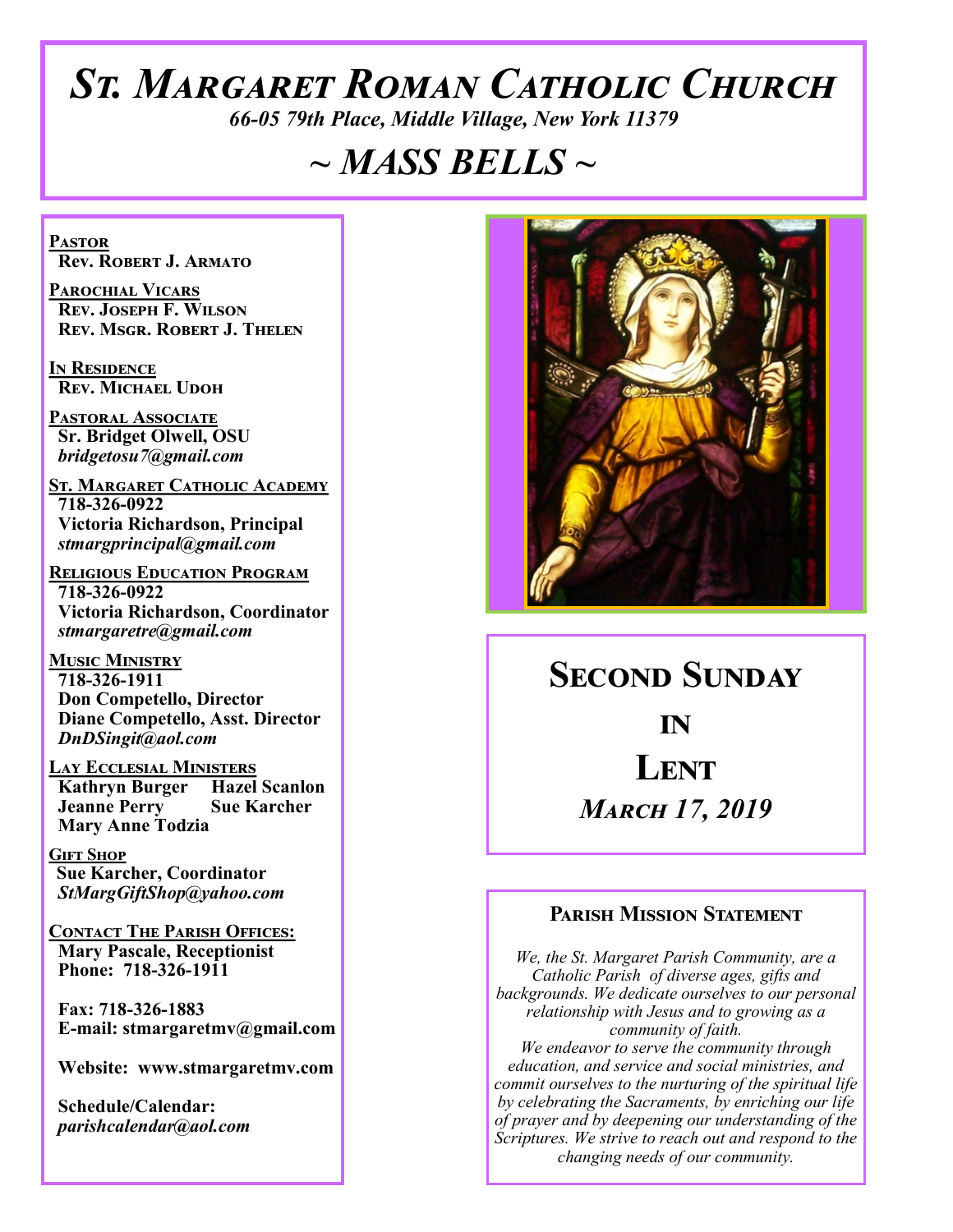# *MASSES FOR THE WEEK*

| SUN.<br>7:30<br>9:00                         | <b>MARCH 17 - SECOND SUNDAY IN LENT</b><br>Dscd. of the Rice & Minogue Families<br>Daniele Bussa/Pellegrino e Giuseppa<br>Benfari/Joseph W. Mazzola/             |
|----------------------------------------------|------------------------------------------------------------------------------------------------------------------------------------------------------------------|
| 10:30<br><b>NOON</b><br>5:00PM               | Patrick O'Brien/<br>Eileen G. Hinrichs<br>Megan Garczynski<br>People of the Parish                                                                               |
| MON.                                         | <b>MARCH 18 - ST. CYRIL OF</b>                                                                                                                                   |
| 7:00<br>9:00                                 | <b>JERUSALEM</b><br>Maria D'Amato<br>Lydia J. Kramer                                                                                                             |
| TUE.                                         | <b>MARCH 19 - ST. JOSEPH SPOUSE OF</b>                                                                                                                           |
| 7:00<br>9:00<br>9:30                         | THE BLESSED VIRGIN MARY<br>Virginia Foley<br>Marguerite Scaturro<br>Stations of the Cross (Italian)                                                              |
| WED.<br>7:00<br>9:00                         | <b>MARCH 20 - LENTEN WEEKDAY</b><br><b>Valarie Collier</b><br>Juzefa Korasadowecz                                                                                |
| THU.<br>7:00<br>9:00                         | <b>MARCH 21 - LENTEN WEEKDAY</b><br><b>Welfare of Michael Carthy</b><br><b>Fred Basedow</b>                                                                      |
| FRI.                                         | <b>MARCH 22 - LENTEN WEEKDAY/</b>                                                                                                                                |
| 7:00<br>9:00<br>9:30                         | <b>ABSTINENCE</b><br>Antoinette Composto<br>Emma Putillo<br>Stations of the Cross (English)                                                                      |
| SAT.<br>9:00                                 | <b>MARCH 23 - ST. TURIBIUS</b><br>COLLECTIVE: Giocomo & Giuseppina<br>Gennari/                                                                                   |
| 5:00PM                                       | People of the Parish                                                                                                                                             |
| SUN.<br>7:30<br>9:00<br>10:30<br><b>NOON</b> | <b>MARCH 24 - THIRD SUNDAY IN LENT</b><br>Helen Dowdle<br>Vincenza, Mariano e Salvatore Palmeri/<br>Michael, Catherine, Tom & Roseleen Reilly<br>Peter Bojceniuk |

**During Lent, we pray the Stations of the Cross in Italian at 9:30 am on Tuesdays and in English at 9:30 am on Fridays. All are welcome to join in this very ancient spiritual exercise during the holy season of Lent.** 

5:00PM Adriana Caruso



# **PARISH INFORMATION**

**Rectory Office Hours Monday - Friday - 9 am to Noon, and 1 pm to 5pm Tuesday & Wednesday evenings 5-7pm Saturday - by appointment Sunday - closed**

**CONFESSIONS** - Saturday, 4-4:45 pm or by appointment with a priest.

**NOVENA** to Our Lady of the Miraculous Medal Mondays after the 9am Mass.

**BAPTISMS** take place on the 1st and 3rd Sundays of the month. Please call the rectory for an appointment and to register your child.

**WEDDINGS MUST** be scheduled at least six months in advance by appointment with a priest or a deacon. Please call the rectory office. For marriage preparation information visit www.pre-cana.org.

**THE ENGLISH CHOIR** rehearses on Tuesday, at 7 pm in the Church. Tenors and baritones needed!

**IL CORO ITALIANO** prattica ogni Domenica prima della Messa Italiana.

**THE YOUTH CHOIR** rehearses on Thursday, from 6-7 pm in the Church. For more info, DnDsingit@aol.com

**BOY SCOUT TROOP #119** meets on Tuesdays from 7:15-9 pm in the Parish Hall. New members are welcome, age 10 1/2 & up. Call Mr. Krzewski, 718-894-4099.

**CUB PACK #119** meets on Mondays from 7-8:30 pm in the Parish Hall. New members welcome, age 6 to 10-1/2. Call Mr. Krzewski, 718-894-4099.

**SENIOR CITIZENS** meet every Wednesday at 12 Noon in the Parish Center.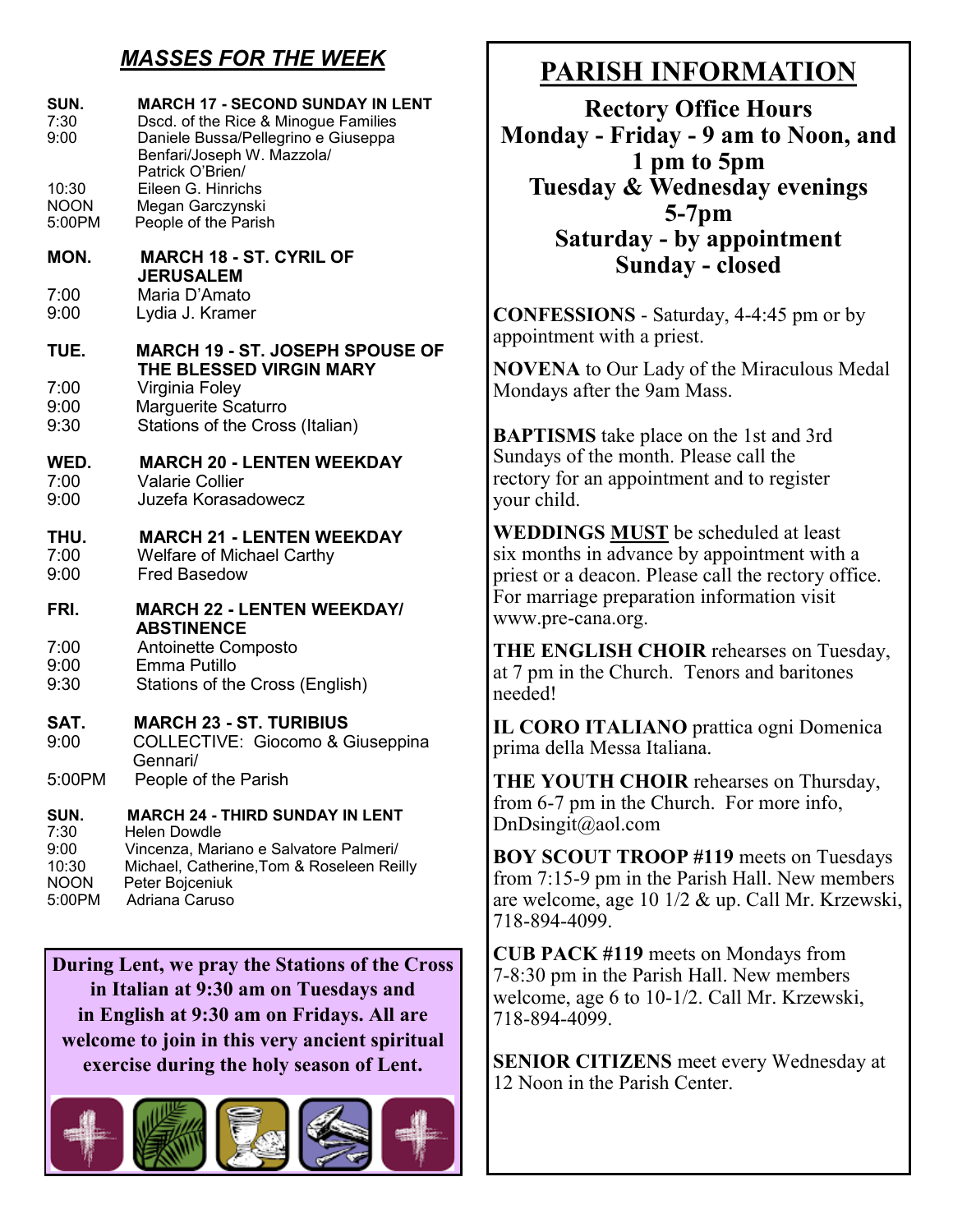# PLEASE PRAY FOR OUR SICK

Karen Guarascio, Connie Faccibene, Linda Frazier, Cari Ann Falk-LoBello, Glen Falk, Ronald Frazier, Robert Sabini, Lee Falk, Scott White, Baby McKinley Kelleher, Sean Harrison, Justin James Quirke, Elizabeth Ott, Baby Keila Mary Champoli, Sandra Slattery, Dr. Joan Virostko, Alfie Poje, Carol Arevalo, Jim O'Driscoll, Victoria Lippolis, Mary Rigovich, Matteo Sabini, Charles Schaaf, Alvaro Andres Gonzalez, Luis Sanchez, Billy Gillespie, George McGarry, Cathie Greulich, Anthony Bruno, John Wert, Joseph Stubbs, Bob & Karen Schaefer, Michael Hirst, Mary Harrison, John Murphy, Anne McGinnis, Richard Santangelo, Norma Voyer, Vicky Turato, Adriana Caruso, Julio Pelaez, Maritza Gutierrez, Graciela Mora, Cindy Mulore, Salvatore Tuttolomondo, Gloria Mojica, Gloria Pemaj, Anne Gorian, Allen McConville, Jack Marchindiondo, Victoria Lippolis, The Scaturro Family, Joseph Siano, Louis Pitelli,

*The names will remain for 3 months, please call 718-326-1911 and ask for continued prayers.*

### **Prayer Requests**

**Pray for vocations to the Priesthood and Religious Life.** 

**Please pray for our men and women from our Parish serving in the defense of our country: Lt. Col. Thomas Frohnhoefer Sgt. Robert A. Domenici** 



#### *WE RECALL OUR BELOVED DECEASED*

*Especially, Anna Santerano* 

*May they rest in Christ's Peace!*

### **THE ST. VINCENT dePAUL CLOTHING PICK-UP IS TODAY, MARCH 17TH**

The truck will be on 79th Place from 8:30 am to 12:30 pm for your items. **PLEASE DO NOT LEAVE YOUR ITEMS AT THE RECTORY DOOR**



### **TODAY'S READINGS**

 *Second Sunday in Lent* 

Gn 15:5-12, 17-18 Ps 27:1, 7-8, 8-9, 13-14 Phil 3:17-4:1 Lk 9:28b-36

### **READINGS FOR THE WEEK**

Monday: Dn 9:4b-10 Ps 79:8, 9, 11 and 13

Thursday: Jer 17:5-10

Lk 6:36-38 Tuesday: 2 Sm 7:4-5a, 12-14a, 16 Ps 89:2-3, 4-5, 27 and 29

Rom 4:13, 16-18, 22 Mt 1:16, 18-21, 24a or Lk 2:41-51a

Wednesday: Jer 18:18-20 Ps 31:5-6, 14, 15-16 Mt 20:17-28

> Ps 1:1-2, 3, 4 and 6 Lk 16:19-31

Friday: Gn 37:3-4, 12-13a, 17b-28a Ps 105:16-17, 18-19, 20-21 Mt 21:33-43, 45-46

Saturday: Mi 7:14-15, 18-20 Ps 103:1-2, 3-4, 9-10, 11-12 Lk 15:1-3, 11-32

Sunday: Ex 3:1-8a, 13-15 Ps 103:1-2, 3-4, 6-7, 8, 11 1 Cor 10:1-6, 10-12 Lk 13:1-9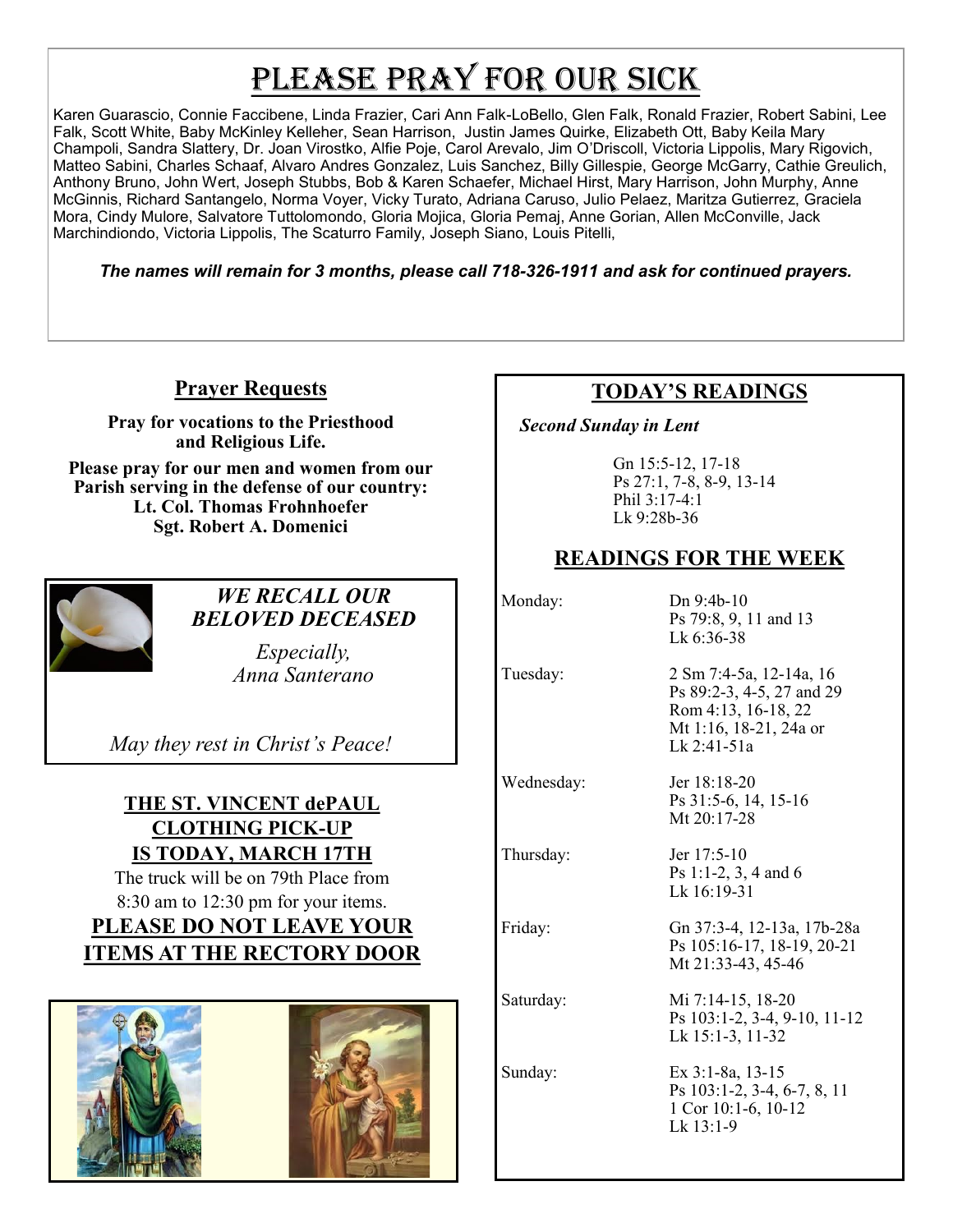# **LENTEN REGULATIONS**

Once again, the celebration of Christ's Passion and Resurrection is upon us. In our preparation for Easter, the Church invites us to observe the penitential and grace-filled season of Lent which started on March 6, 2019 with the observance of Ash Wednesday. Lent is a time of renewal for the entire Catholic community. It is also a time of spiritual accompaniment as we assist the catechumens and candidates who will be welcomed into communion with the Church during the Easter Season. In order to assist the faithful of the Diocese of Brooklyn to take full advantage of the Lenten season, our Bishop, Most reverend Nicholas DiMarzio wishes to draw attention to the following:

**ABSTINENCE** - All the faithful who have reached 14 years of age are required to abstain totally from meat on Ash Wednesday and the Fridays of Lent.

**FASTING** - All the faithful between the ages of 18 and 59 inclusive are bound to fast on Ash Wednesday and Good Friday. This practice involves limiting oneself to a single full meal and avoiding food between meals. Light sustenance may also be taken on two other occasions during the day.

**EASTER DUTY** - After they have been initiated into the Most Holy Eucharist, all the faithful are bound by the obligation of receiving Holy communion at least once a year. By special indult, in the United States, the period for fulfilling this precept has been extended to include the period beginning the First Sunday of Lent (March 10, 2019) to the celebration of Pentecost (June 9, 2019).

### **Sexual Abuse Reporting**

Call the toll-free, NY State hotline, **1-800-342-3720,** or the toll-free, Diocesan number, **1-888-634-4499,**

to report *any possible sexual abuse of children or adults* by anyone. Both lines are confidential.

### **PARISH REGISTRATION**

 Very often, people come to the Rectory asking for a certificate or letter attesting to their being active members of our Parish. That's hard for us to do, if there is no record of their being registered.

 All families worshiping here at St. Margaret's are encouraged to register with the Rectory Offices. All you have to do is complete the following information and drop it into the collection basket. We'll take it from there.

\_\_\_\_\_\_\_\_\_\_\_\_\_\_\_\_\_\_\_\_\_\_\_\_\_\_\_\_\_

Name:

Address:

Phone #: (\_\_\_\_\_\_)-\_\_\_\_\_\_-\_\_\_\_\_\_

### **WITNESSES OF MERCY**

 If you are, or know of, a homebound elderly person in need of a companion for a few hours during the week, or are willing to offer your services as a companion, please call Mario, at **347-642-3117.**

#### **THANKS!**

 to the parents who have joined their children in the Youth Choir, enhancing the 10:30 am Sunday Family Mass with their voices!

### **ANNUAL CATHOLIC APPEAL**

 The 2019 Annual Catholic Appeal Campaign is off to a good start. Thanks to the 37 families who already have pledged \$19,595 toward this year's goal of \$65,897!

 Please note that the Campaign is used for **funding pastoral services** throughout the Diocese, including here at St. Margaret's. NONE of the money is used for settlements of ANY legal suits.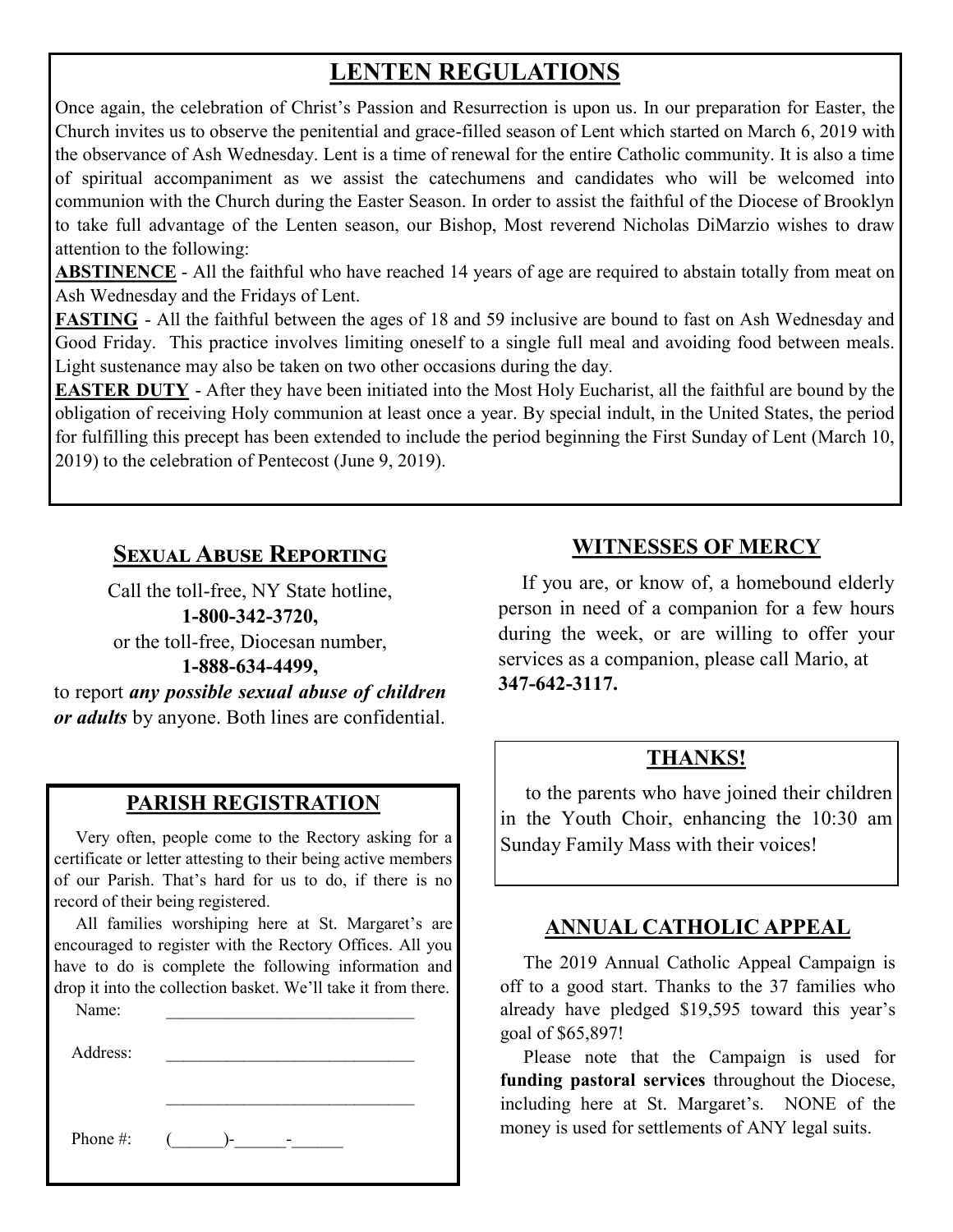# **~ St. Margaret Gift Shop ~**

Wednesdays, 12:00 - 4:00 pm Saturdays, 4:00 - 5:00 pm and Sundays, 9:00 am - 1:00 pm

We have a selection of religious goods: Rosaries - Medals - Gifts Crucifixes - Statues - Bibles other books **AND MORE!**

If we don't have it, we'll try to get it for you. The Gift Shop is located in the rectory. Please use the red side door in the parking lot. If the door is closed, please knock.

### Contact us: **StMargGiftShop@yahoo.com**

### *~ Use Your Envelopes ~*

Please use your donation envelopes. We send out over 900 each mailing, costing the Parish (you!) several hundred dollars each time, but it appears that less than one sixth are being used. We cannot issue annual donation statements for tax purposes unless we have information provided on the envelopes.

 *Families who do not use their envelopes will be deleted from the mailings during 2019.*

 We have been updating and improving our recording system and now have it up and running to **issue contribution statements. Please call the Rectory to get your statement.**  We will issue it as soon as we can. Please be patient.

### **BEREAVEMENT GROUP**

 The Widow-Widower Bereavement Support Group at Our Lady of Hope will meet from 1:30 to 3:00 pm this Tuesday, 3/19, in the rectory at OLH. For further information, please contact Barbara Reilly at **718-440-2439.**

# **~ Monthly Memorial Mass ~**

 A **bi-lingual (English and Italian) memorial Mass**  with music is celebrated each month for the repose of the souls of those who were buried from our church during the preceding month.

 While we no longer celebrate private memorial Masses, families who wish to have an annual or "month's mind" Mass offered for a loved one can join in this monthly celebration. Please contact the Rectory at 718-326-1911 to make the arrangements.

 **The next memorial Mass will be celebrated at 11:45 am. Saturday April 13.** 



# **THE ST. VINCENT FOOD PANTRY**

is located in the Convent 66-25 79th Place

### **The Pantry is open every WEDNESDAY AND SATURDAY from 10:00 am to 12:00 Noon.**

*Our Food Pantry is in need of coffee, bottled juice, cooking oil, mayo, sugar, canned fruit, Chef Boy-ardee products. As always, thank you for your generosity!*

### **CALLING ALL WOMEN OF THE PARISH AGES 25-100+**

Here is a chance to strengthen your faith and your relationship with God. This is a wonderful gift that each of you deserve! Please come join us for the Women's Cursillo weekend April 4-7, 2019 at St. Josephat's in Glen Cove, NY. The Cursillo is a structured weekend. It consists of a series of talks and discussions, which offers you the opportunity to work at getting to know yourself, discover your strengths, figure out what place God plays in your life, and get closer to Him. The weekend offers you the guidance to blend your love of God with your environment when you re-enter your everyday world. For more info. Contact Julie Charles, **917-402-0800** or Ann Marie Dodd, **516-236-0586.**